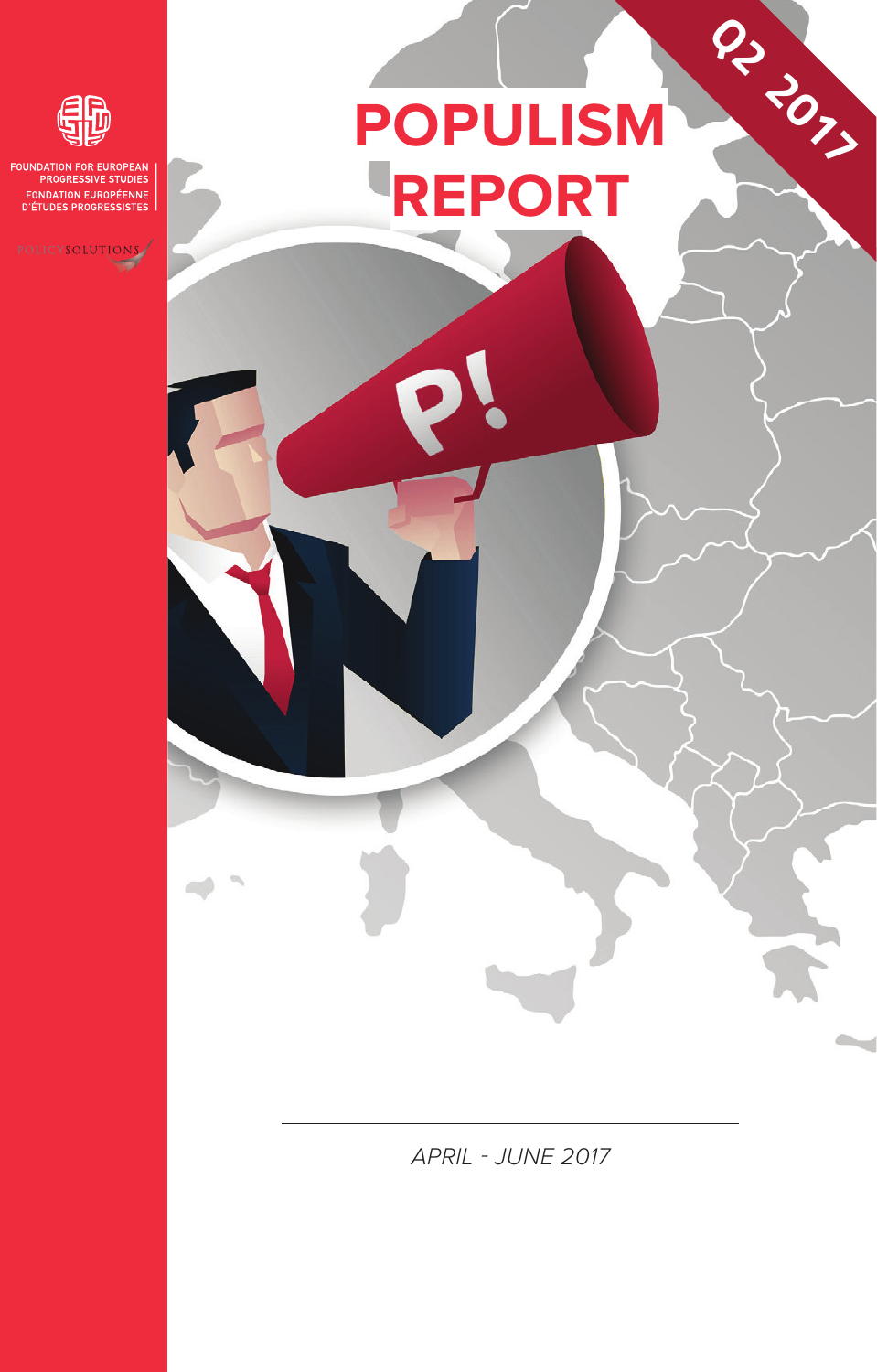### **State of Populism in Europe: Sleepy Spring**

There were no major shifts in the support of populist parties in recent months. By and large, the populist scene is stagnant, with only a few countries showing significant swings to or from populist parties since the first quarter of 2017. Thus, for the most part the rise of populism is on halt for now, though in most EU countries populist parties have not significantly weakened, either. However, in some key countries – including the EU's three largest member states – we have seen a substantial decline in the support of populist parties. For a general overview, it is also always instructive to juxtapose the most recent short-term trends with data from earlier measurements, to see where the long-term trajectories are headed.

#### **Long-term shifts**

For seeing the long-term shifts, we chose the end of 2015, when the refugee crisis was at its height, as a point of comparison. The most important insight is that as compared to the final quarter of 2015 there are only five countries with any increase in the overall support of populist parties, and all of them are "new" EU member states that joined during the post-2000 accession waves. In Cyprus, the change was marginal (+1% for the populists), and in Estonia, Slovenia and Romania it is still limited, though significant,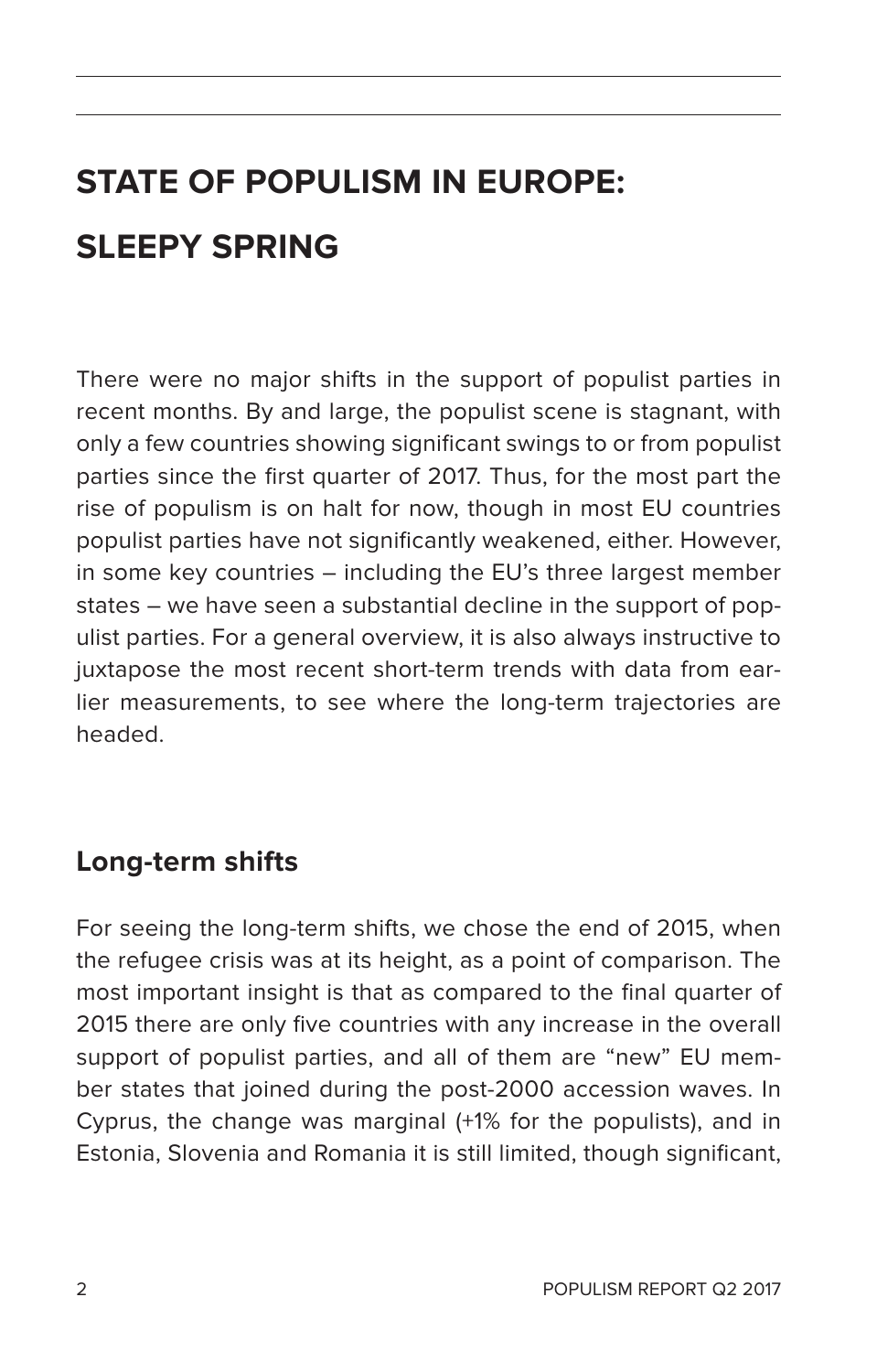with 5-8 percentage point increases.1 Slovakia has become the country most obviously transformed by the rise of populists, with far-right populist parties gaining 23 points since the end of 2015. To a significant extent, this change, which benefitted three farright parties – Kotleba—People's Party Our Slovakia, the Slovak National Party and We are Family – involved a shift away from the ruling social democratic Smer, which also likes to dabble in populist and anti-Muslim rhetoric. But though the change is most conspicuous in Slovakia, in reality much of central and eastern Europe has experienced the same, only somewhat earlier: Hungary, Poland and the Czech Republic, for example, have all undergone major shifts towards populism, except the process started earlier than in Slovakia and had already consolidated by the time that the party support of Slovakian voters began to reflect the political discourse in the country.

Short-term shifts were especially pronounced in Lithuania, where the surprise victor of the fall 2016 elections, the Lithuanian Peasant and Greens Union, has seen its popularity decline by 19 points since taking office, dropping from 37% in the first quarter of 2017 to just 18% in recent polls. The recently elected Bulgarian governing party, GERB, has seen a slight uptick in its support since its March election, climbing from 27% in the first quarter to 33% in the second quarter, in line with its victorious election tally.

With these exceptions, it is fair to say that in the last few months right-wing populism in eastern Europe has been mostly stagnant, even though it has stabilised at an extremely high level of support in many of these countries and remains the dominant political paradigm throughout much of the region.

<sup>1</sup> Specifically: Estonia +5, Romania +8 and Slovenia +7.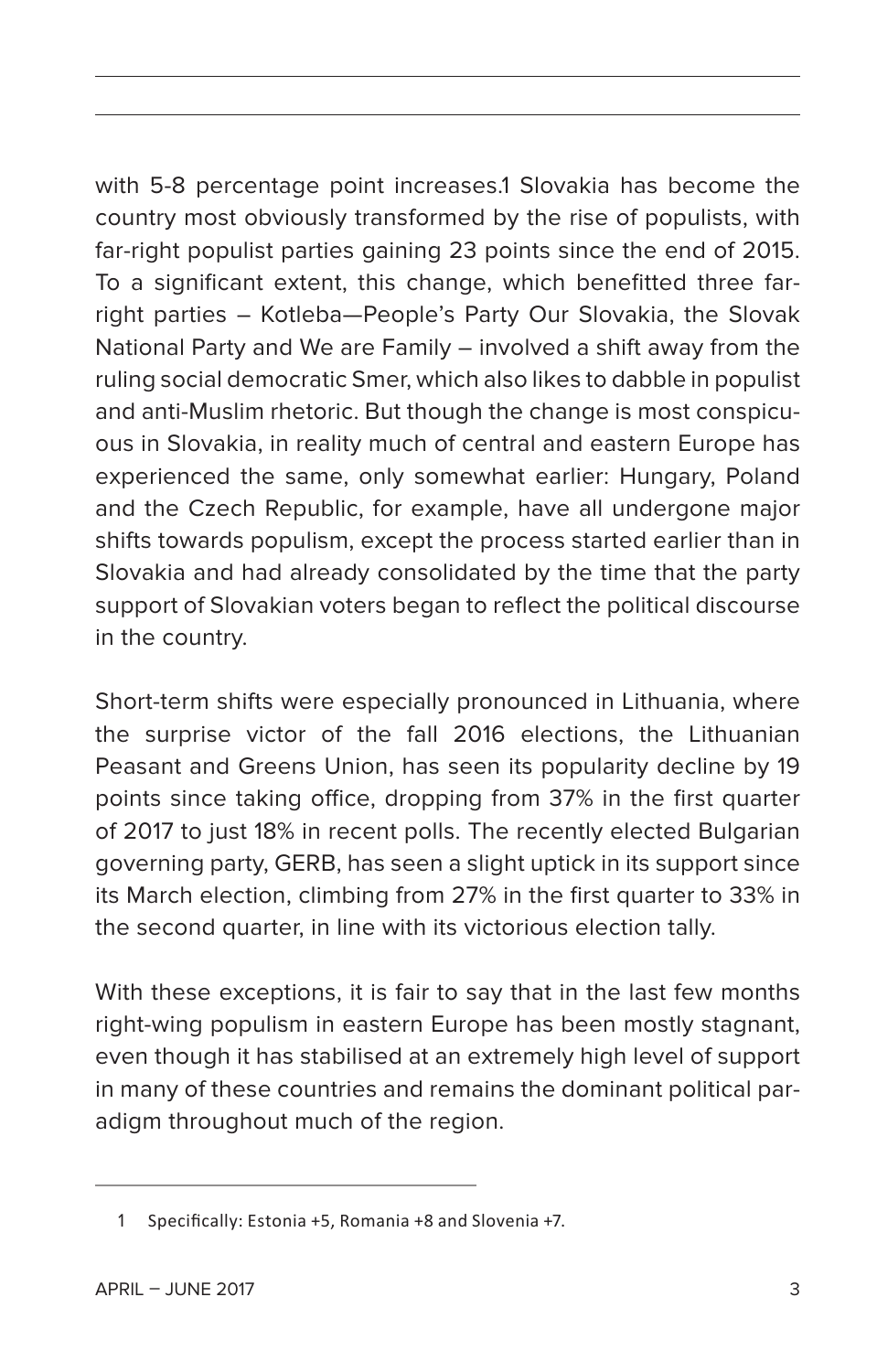The latter is most obviously manifest in the fact that several populist parties have made themselves at home in government, and though some shows signs of the normal wear and tear that accompanies the discharge of governmental responsibilities, there is as of yet no indication that the public has become disillusioned with them or that there are widespread worries about the – sometimes obvious – harm that these parties could do to the underlying democratic structure. Populists (mostly rightwing) are the leading governing parties in Poland, Hungary, Bulgaria, Lithuania and Estonia, and they are part of the governing coalitions as minority partners in the Czech Republic and Slovakia. Moreover, with the election in the Czech Republic looming, the populist junior partner in the government, the rightwing ANO party, increasingly looks like the probable winner of the election, and some of the major governing parties in the region that are technically non-populist, specifically SMER in Slovakia and the PSD in Romania, also often veer strongly in the populist direction (they also tore into George Soros, for instance, who is the subject of populist ire throughout much of the region).

The good news for the EU is that the shift towards populism in the last year and a half – thus including the last quarter – has been slight at the very best. Most of the negative changes that occurred happened earlier. The bad news, however, is that populism remains the force to beat in the region, and there are no indications that non-populists have made any headway. The most promising, albeit very limited sign is that Slovakia's prime minister, Robert Fico, appears to be moving away from populism, and is increasingly caught up in conflicts with his far-right populist coalition partner SNS. To some extent, this is also an indication of what the major battle-line in the struggle with populism may be: Fico recently made clear that he wishes for Slovakia to remain part of a core Europe, he does not intend to lead his country in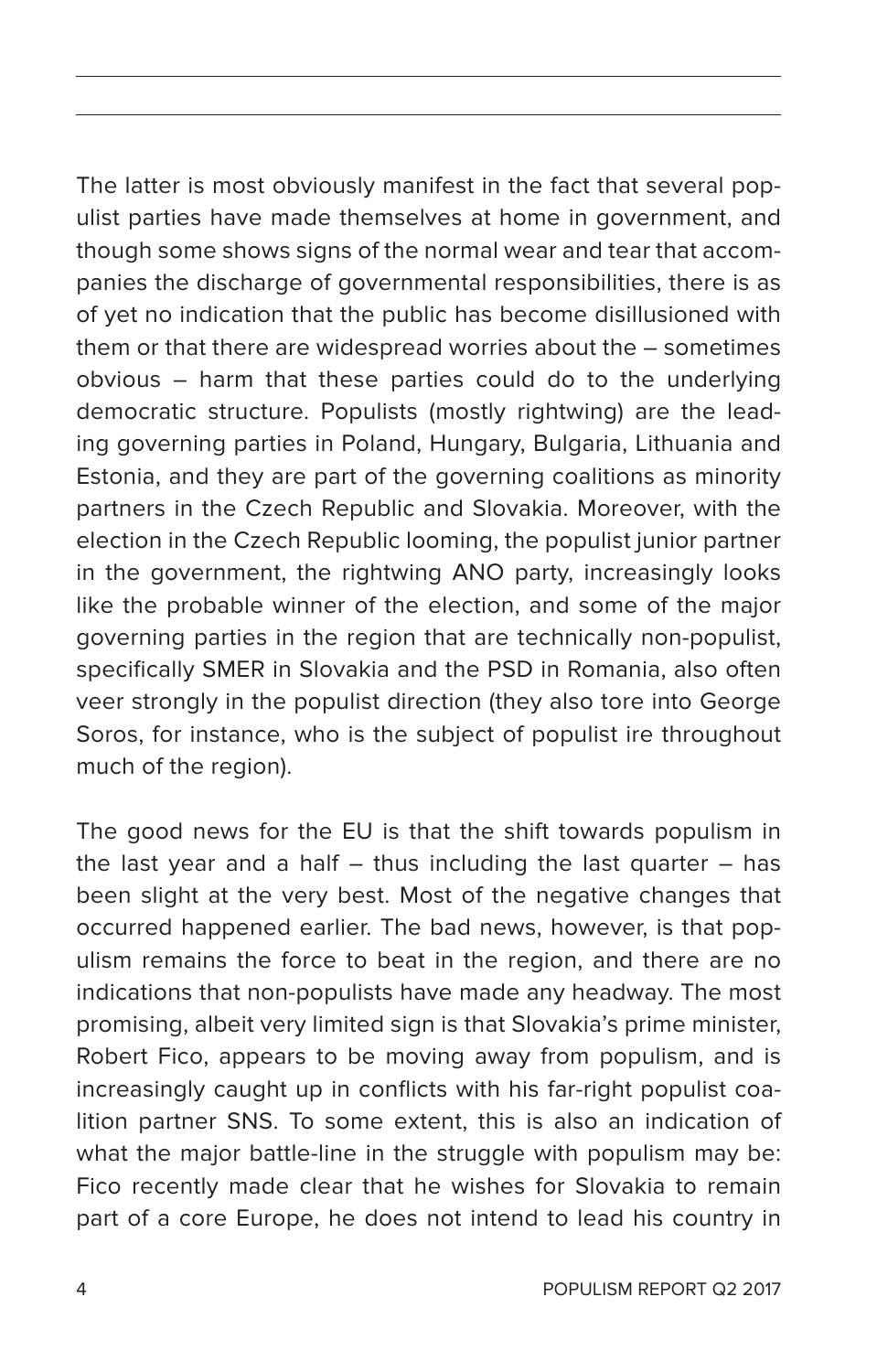a different direction from the general, pro-European/non-populist western European political trajectory. Sooner or later, several of the eastern European leaders might run into a similar dilemma, and this might lead to a change in the policies of some of the major populist leaders.

#### **Southern Europe torn between**

#### **leftwing and rightwing populists**

The developments in southern Europe are in some respect similar to those in central and eastern Europe, though there are also key differences. The similarity is that there has been a significant rise in the electoral clout of populist parties (since 2015) and that their newfound strength shows little sign of abating, even though it has also not increased lately. The two most important differences are that populism in southern Europe leans more strongly to the left. In the one major exception to the latter observation, Greece, the overall development has been similar to that observed in eastern Europe, however: Syriza is safely ensconced in government and though its support may not be quite as high as it once was, it nevertheless appears to have lastingly supplanted PASOK as the leading party on the left (Syriza has not lost any support during the last quarter, but it has dropped seven points since the end of 2015). That is a crucial development even if Syriza's support is not at its peak for now.

In Italy and Spain, the populist parties have not yet achieved a similar breakthrough as Syriza in Greece, but the chances of them taking over the helm of government in the near future are anything but remote. In both countries, the populist parties' support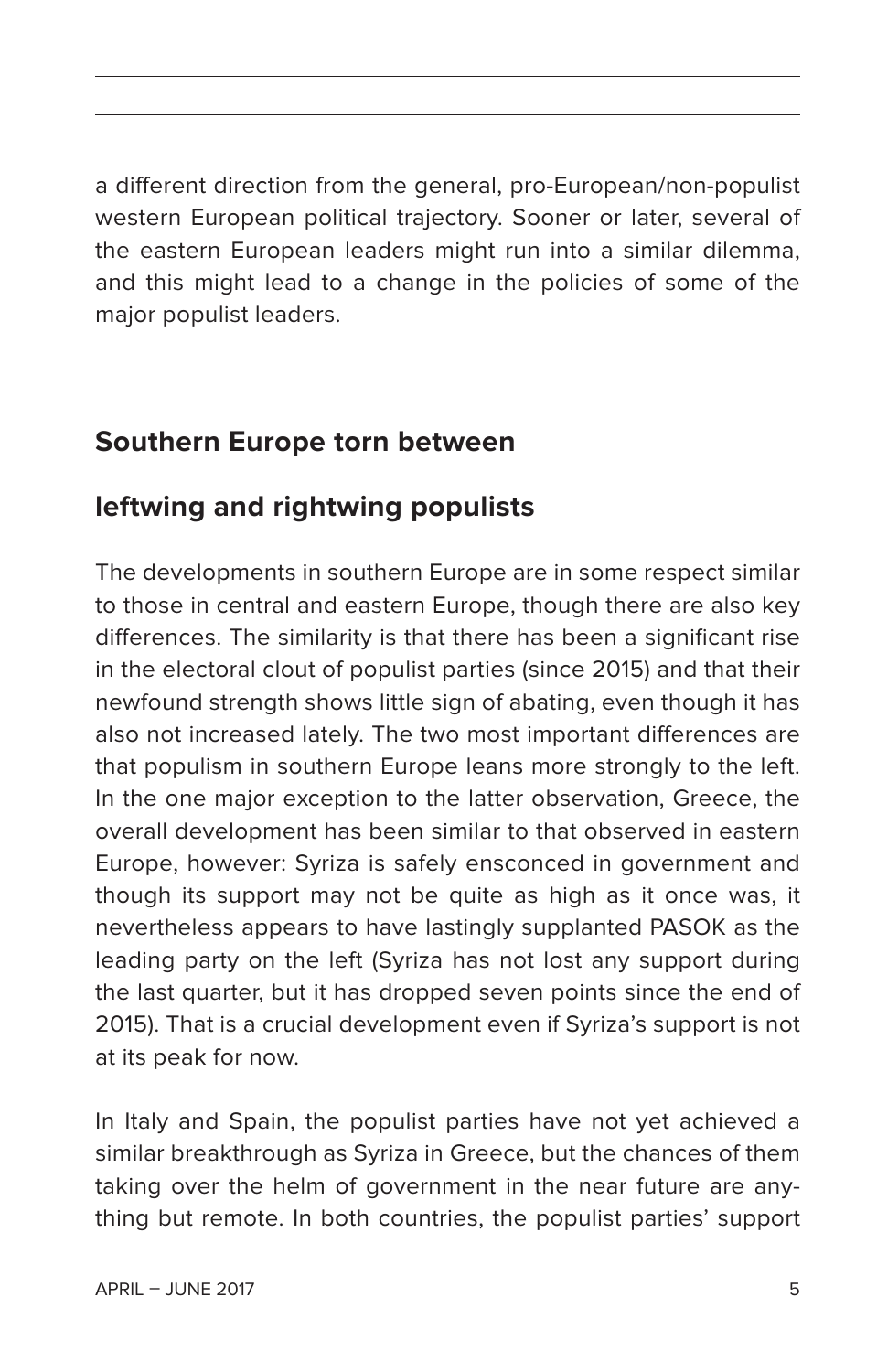in the polls has been essentially frozen for a long time now. But in Spain far-left Podemos has stabilised at a level of 20% support, and thus it is highly unlikely that the left could recapture power without some type of cooperation with the populist party.

Unlike in Spain and Portugal, the Italian populist scene is divided into the far-right and the centrist populist party, the Five Star Movement. The latter is the key player, and it might well emerge as the leading force in the next government, even though its support is also "stuck" at the fairly high mark of 28%. Crucially, populist parties have captured key municipal positions in both countries (both Rome and Madrid are now lead by representatives of populist parties, for example), and if their representatives acquit themselves well at the helm of major cities, then that might pave the way for the continued electoral success of their respective parties. Furthermore, in Italy the refugee crisis has increasingly emerged as one of the most salient issues, and Italian politics and the Italian public, which had initially been relatively relaxed about the issue by European standards, are now gravitating towards a more restrictive approach. This might have given the far-right and other populists a further boost and will likely burden the political efforts of the centre-left. In Spain, the recent terrorist attacks could have a similar impact, though thus far Spanish politics has not been susceptible to the far-right.

#### **Can western Europe stem the populist tide?**

The best news for those concerned about the rising tide of populism comes from western Europe, where leading populist forces have taken major hits. In the United Kingdom this is a mixed blessing, to say the least: Support for UKIP, the main proponent of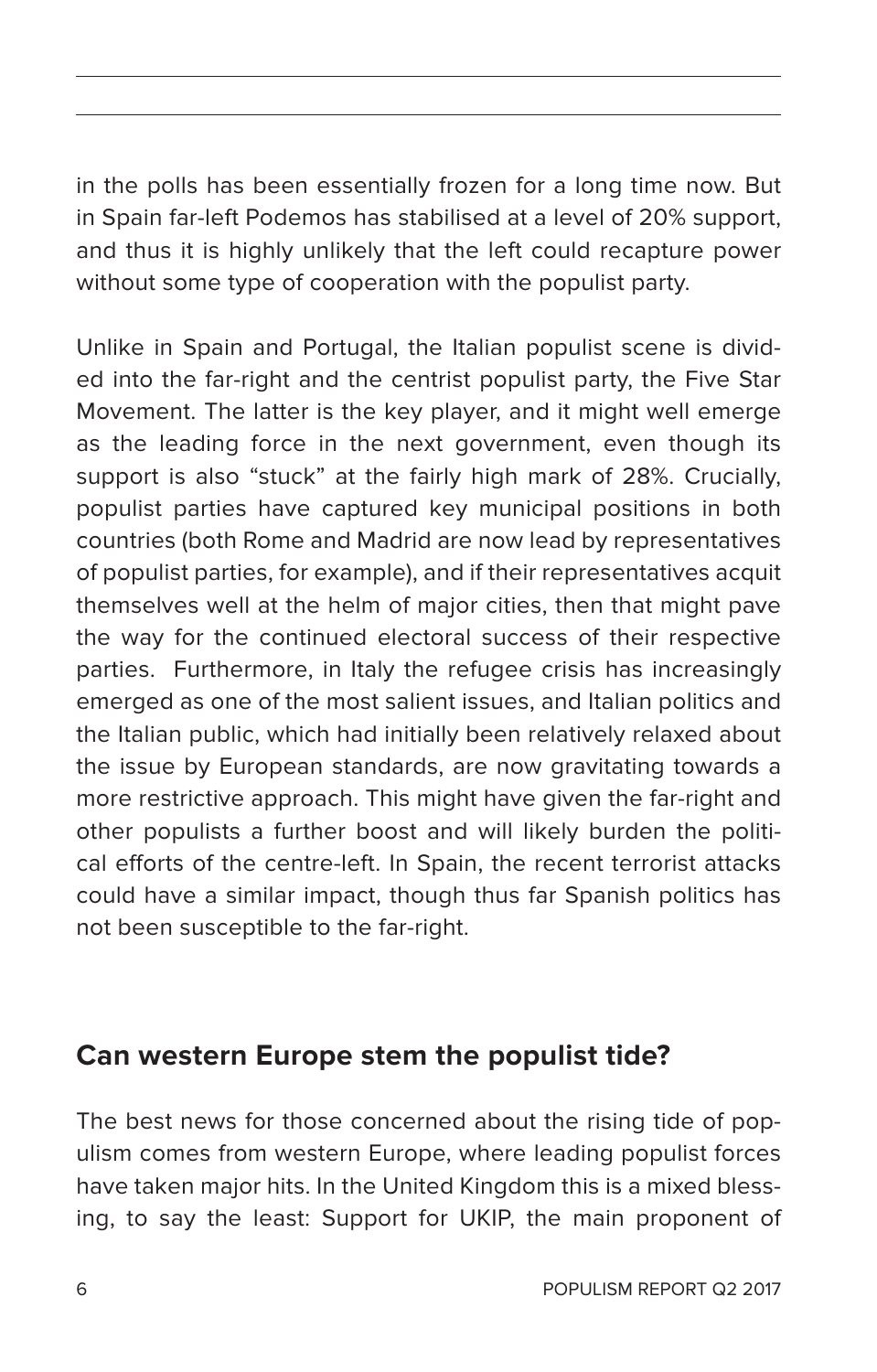Brexit, has collapsed under the weight of the party's policy success. Coming off a stunning first place finish in the EP election of 2014, when it won 26.6%, UKIP has been rapidly dropping since the Brexit referendum in June 2016, and now stands at only 5%, falling further from a previous low of 10% in the first quarter of 2017. What gives this positive development an even more bitter taste is the fact that the Conservative Party has hastened the decline of UKIP by shifting decisively to the right on the Brexit issue, thereby practically vacating UKIP's raison d'être. In any case, if Brexit does indeed happen, which is likely even if not certain, then the UK will no longer be a subject of analysis in our EU populism tracker – a manifestation that populism does indeed matter and that its impact is not merely theoretical.

The signs are even more promising in the EU's two largest member states, Germany and France. France just completed an election cycle including the election of a new president and parliament, and both the far-right and the far-left populist forces suffered defeats. In the presidential election, Marine Le Pen performed better than far-right candidates did previously, but her electoral tally was nevertheless far below expectations and she did not even come close to squeezing the newly elected president, Emmanuel Macron. Furthermore, Le Pen's party, the Front national (FN), barely made gains in the parliamentary election, too, and it remains a weak force in national politics. Its 12-point drop in the polls since the first quarter of 2017 was the second-steepest decline of all populist parties in the EU, and its 13% support right now has cut the party that recently aspired to lead France down to size, at least for now.

The same happened to one of Europe's most flamboyant and prominent populist leaders, Geert Wilders, whose party was widely anticipated to became the leading party in the Netherlands in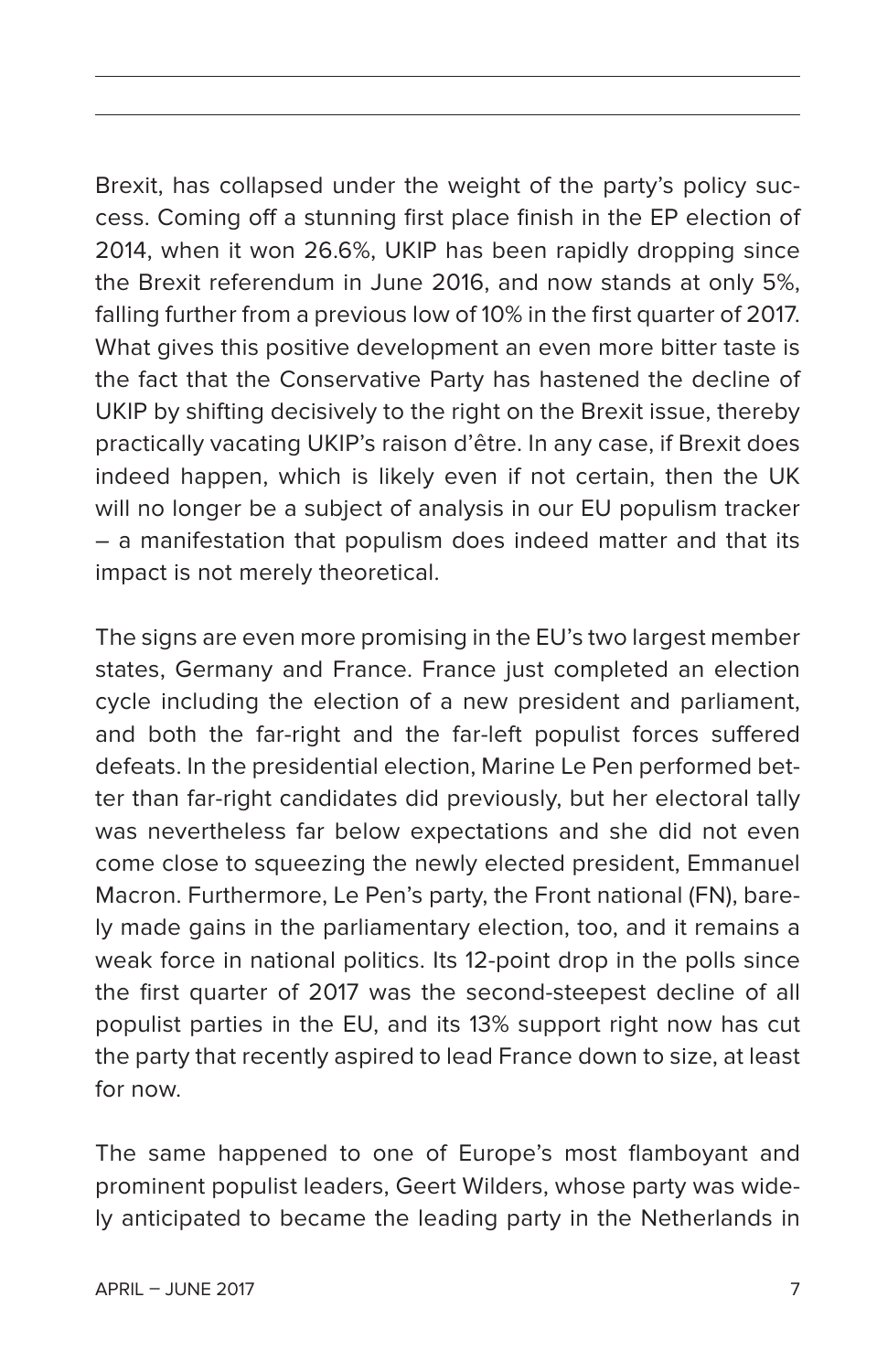the national elections held in March. Rather than surging further, however, the Party for Freedom (PVV), dropped six points from its 19% peak at the end of 2016, and though its 13% total in election was sufficient for a second place in the extremely splintered Dutch parliament, it is hardly a politically commanding position for Wilders. Moreover, while PVV's polling has been stable since then, it has not managed to expand its popularity and remains stuck at 13 points.

In Germany, the approaching election (scheduled for September) is also squeezing the fringes. The rightwing populist AfD has lost some support since previous quarter, dropping two points. However, its current 7-8% in recent polls marks a significant decline over its peak values of 13% in early 2016. With the migrant issue losing some of its salience since late 2015/early 2016, the main governing party CDU/CSU has reasserted its dominance in the polls, and the fringes on both the far left and the far right have become less relevant. For the centre-left, the growing public confidence in Angela Merkel's continued stewardship of Germany is not good news, but apparently it has helped in keeping the populists at bay – a particularly impressive achievement with respect to AfD, whose rise once seemed inexorable.

In Austria, a similar phenomenon is playing out as the one observed in Germany and the Netherlands, perhaps even more dramatically: As the national election scheduled for 15 October approaches, support for the FPÖ – which may well be the strongest populist party in western Europe – has dropped significantly. The far-right party has lost a remarkable eight points since the first quarter of 2017, and even though it polling numbers have been solidly over 30% in recent years, a few weeks before the election it stands at only 25%, vying for the second position in parliament rather than the strongest. This development owes primarily to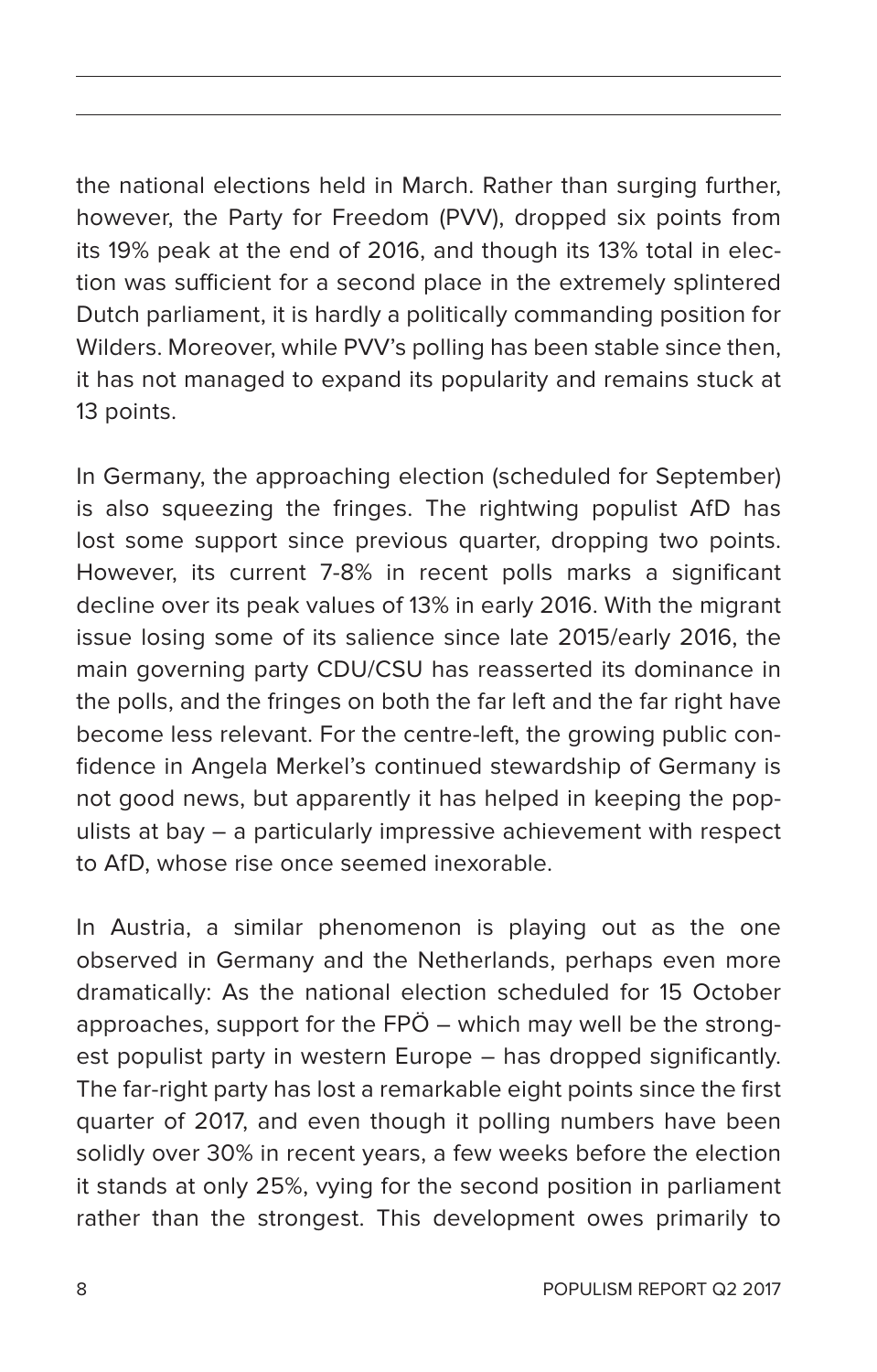the sudden rise of the conservative ÖVP and the popularity of its young leader, Foreign Minister Sebastian Kurz. Just as in Britain, a decisive move by the conservatives to adopt the populists' positions – in this case concerning refugees and migrants – has been a key ingredient in the success of the mainstream right. Whether this will carry them through the election remains to be seen, but thus far the voters appear to appreciate this strategy. If the current voter alignment persists throughout October, ÖVP, long seen as the weakest of the three major parties in Austria, will emerge as the undisputed winner of the election.

#### **Mixed impressions**

The "good news" may be limited, regionally and in other ways, but still: though populist parties have taken hits only in a few countries, these not only include the three largest countries of the European Union, but also almost half of its population. Looking at the decline of overall public support for populists in Germany, France and the UK, this is quite a significant change in Europe. If you add up the number of voters who abandoned UKIP since the 2014 EP election when it stood at 26%; and consider that both FN and AfD lost almost half their support compared to their peak performance, then the result is that well over ten million potential populist voters have returned to the non-populist fold over this period.

Even if the UK ends up leaving the EU, as long as mainstream politics in Germany, France and the rest of western Europe – the net contributors to the EU funds that benefit the increasingly euro-sceptic economies in eastern and southern Europe – manage to marginalise the populist threat in their countries, this might end up creating a populist/non-populist divide within the EU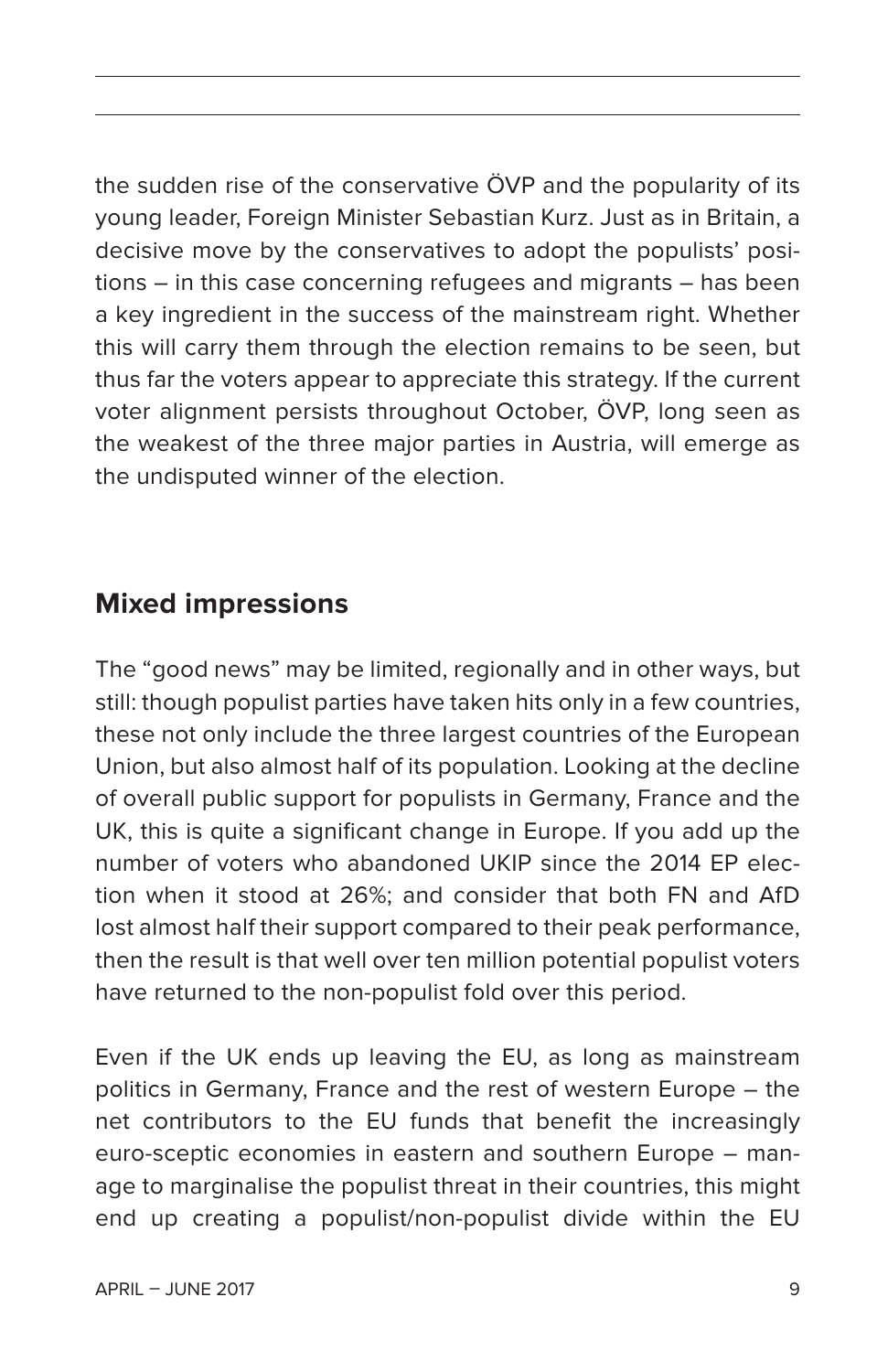that will compel more leaders in the regions where populism is spreading to critically reassess their allegiances, as Robert Fico in Slovakia appears to be doing.

 Yet it must be pointed out that this is an optimistic scenario, and even as such it already assumes that moving eastern and southern Europe away from populism will be a struggle. A less optimistic outlook might point out that the popularity of German mainstream politics is buoyed by an astonishingly long and stable period of modest but perceptible economic growth, and that this popularity has not been tested under conditions of economic or other social duress, which is likely to occur sooner or later. Similarly, Emmanuel Macron's eventual massive victory in the presidential and parliamentary elections barely plastered over the fact that over 40% of French voters opted for populist candidates in the first round of the presidential elections; that structural problems remain in France which threaten to undermine the success of any president; and that President Macron plans to enact a whole range of policies that will upset large segments of the French electorate and could further boost populists. And, of course, there is the harrowing example of Brexit, the prime illustration what high price – economic and otherwise – societies might have to pay for letting populism succeed, even in a limited way.

The crisis still runs deep, and now that the growth in the support of populists remains low for now, the resultant stagnant scenario is still plenty alarming. Previously it might have seemed that populists rise quickly and will fall just as quickly, and that their success is just a brief interlude. The sustained stagnation observed today suggests that at least some of the players are becoming entrenched with fairly high levels of social support, and that we might have to wait years for their decline - if it will ever come.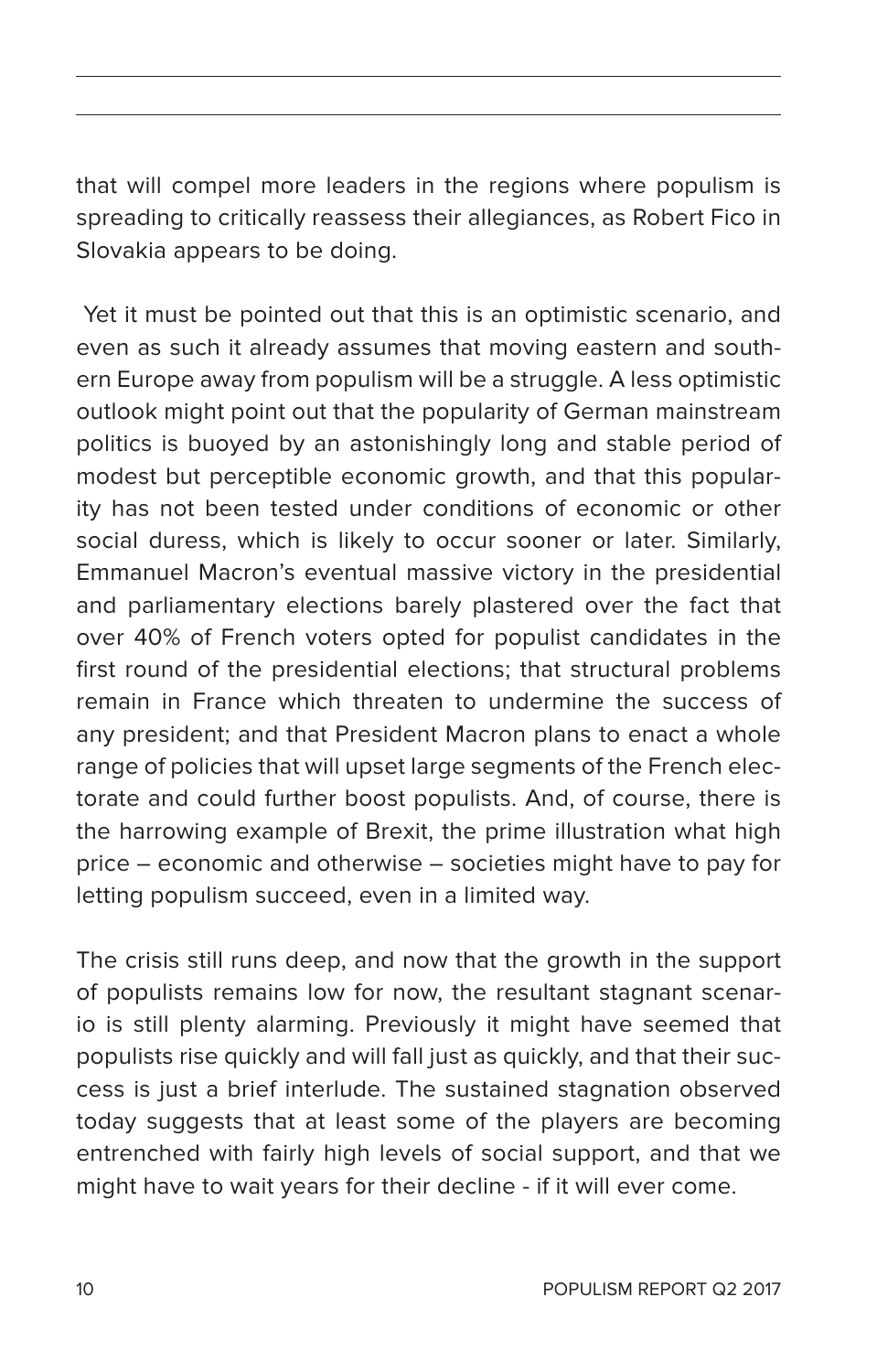FOUNDATION FOR EUROPEAN PROGRESSIVE STUDIES FONDATION EUROPÉENNE **D'ÉTUDES PROGRESSISTES** 



## **Foundation for European Progressive Studies**

**FEPS** is the first progressive political foundation established at the European level. Created in 2007 and co-financed by the European Parliament, it aims at establishing an intellectual crossroad between social democracy and the European project. It puts fresh thinking at the core of its action and serves as an instrument for pan-European intellectual and political reflection.

Acting as a platform for ideas, FEPS relies first and foremost on a network of members composed of more than 58 national political foundations and think tanks from all over the EU. The Foundation also closely collaborates with a number of international correspondents and partners in the world that share the ambition to foster research, promote debate and spread the progressive thinking.

#### **www.feps-europe.eu**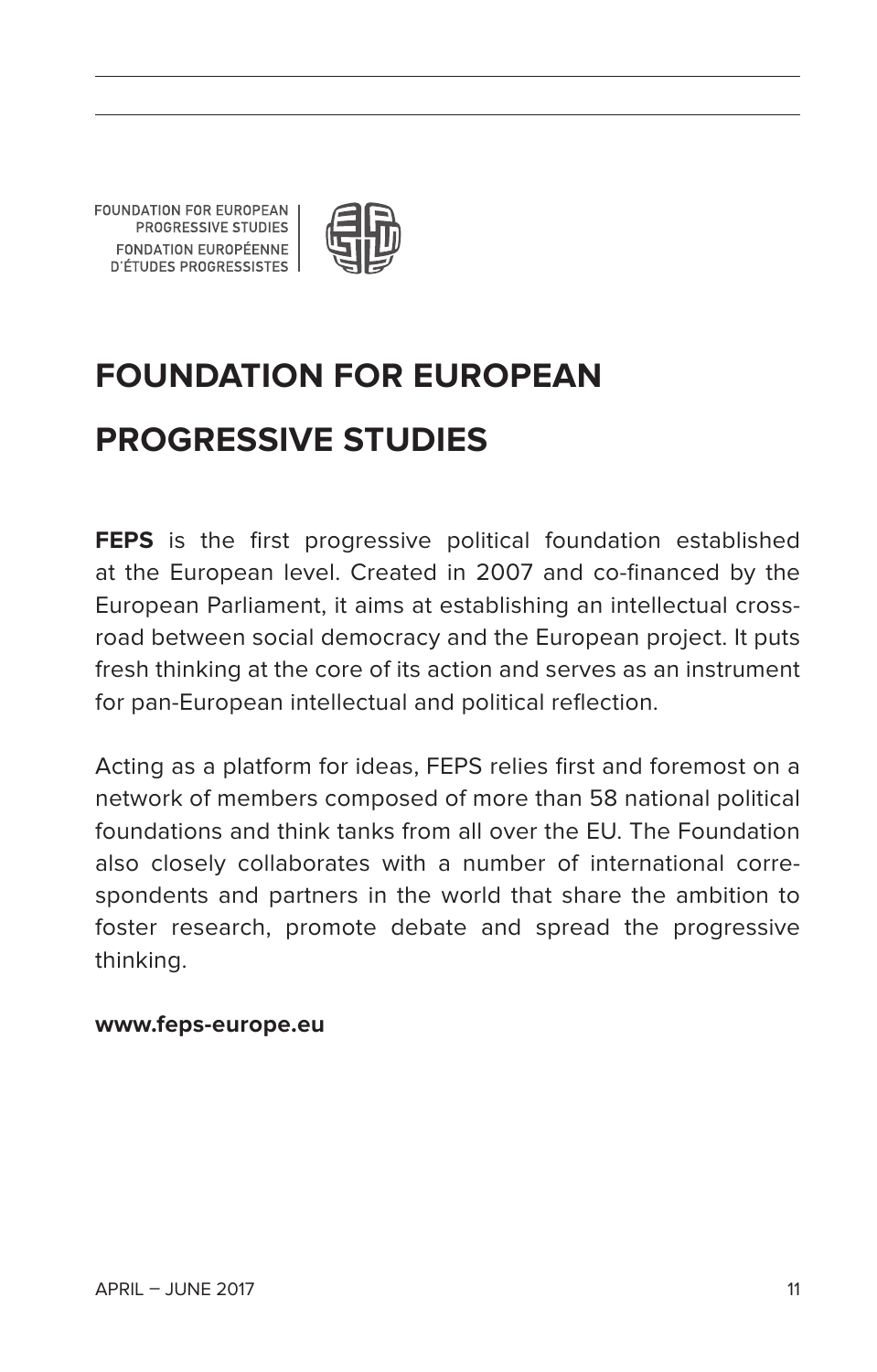POLICYSOLUTIONS

### **PoliCy SolutionS**

**Policy Solutions** is a progressive political research institute based in Brussels and Budapest. It is committed to the values of liberal democracy, solidarity, equal opportunity and European integration. Among the pre-eminent areas of its research are the investigation of how the quality of democracy evolves, the analysis of factors driving euro-scepticism and the far-right, and election research.

Policy Solutions considers it important that political research should not be intelligible or of interest to only a narrow professional audience. Therefore, Policy Solutions shares its research results in conferences, seminars and interactive websites with journalists, NGOs, international organisations, members of the diplomatic corps, leading politicians and corporate executives.

#### **www.policysolutions.eu**